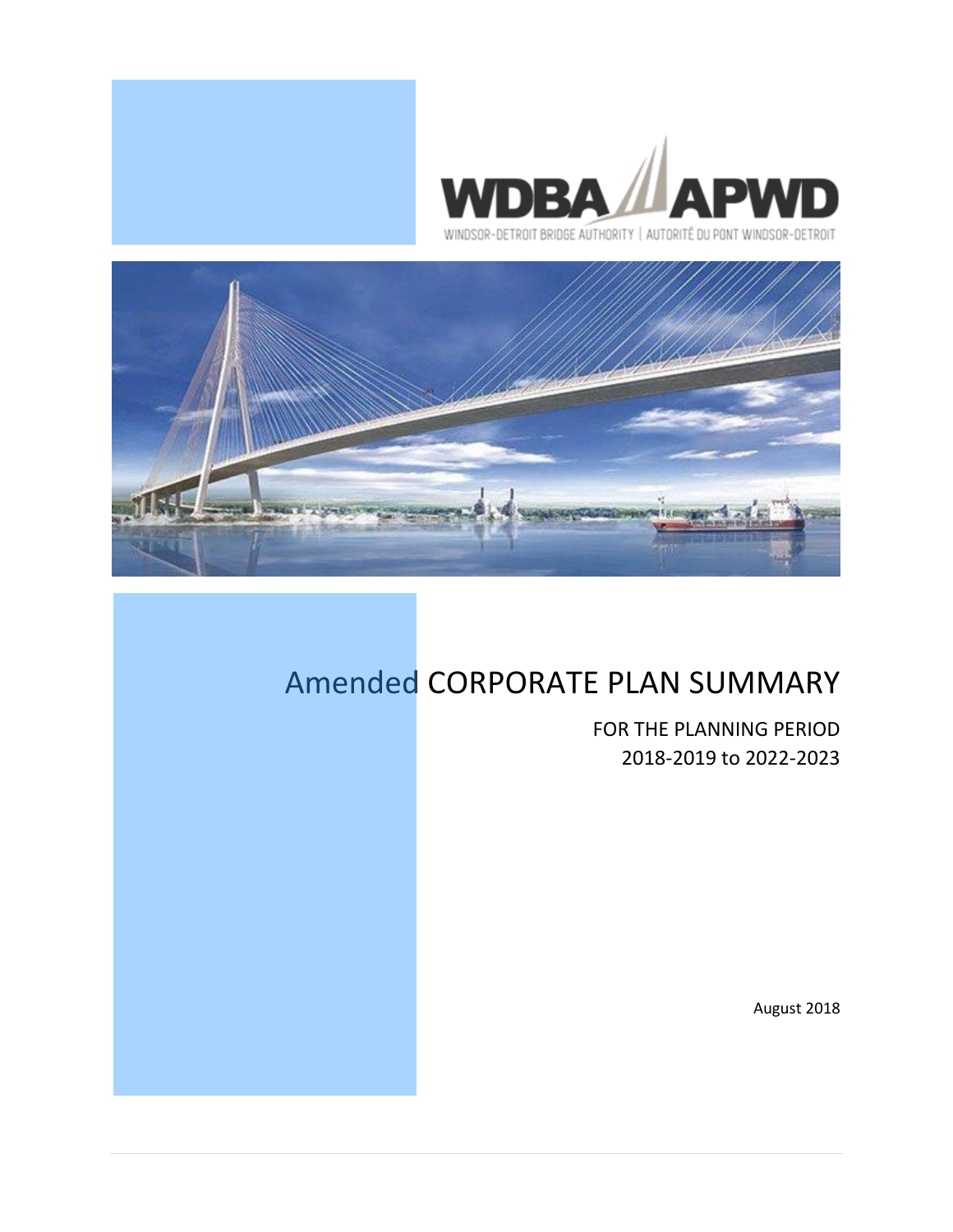## Contents

| 1. |     |  |
|----|-----|--|
| 2. |     |  |
|    | 2.1 |  |
|    | 2.2 |  |
|    | 2.3 |  |
| 3. |     |  |
|    | 3.1 |  |
|    | 3.2 |  |
| 4. |     |  |
|    | 4.1 |  |
|    | 4.2 |  |
| 5. |     |  |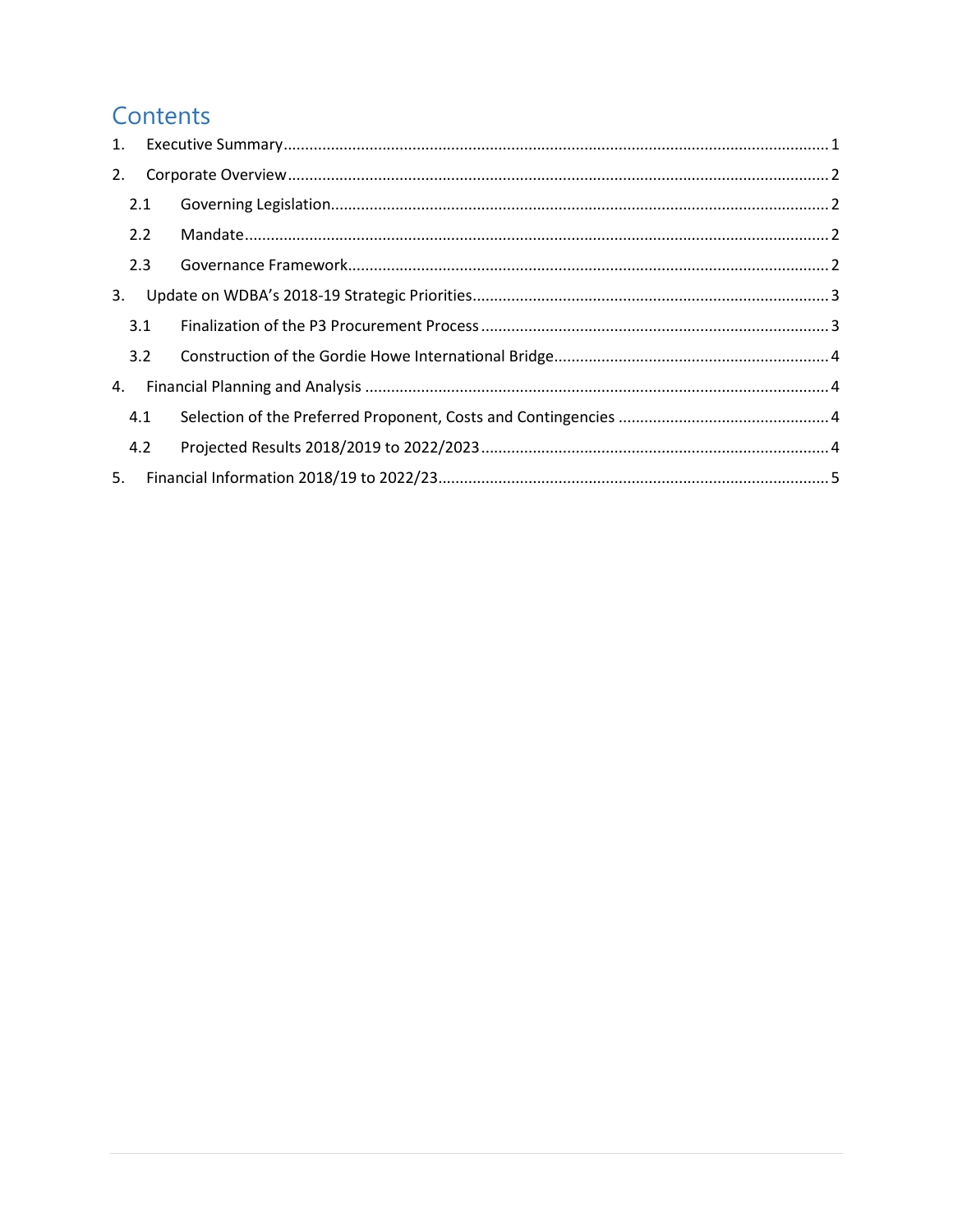## <span id="page-2-0"></span>1. Executive Summary

Under its governing legislation, the Windsor-Detroit Bridge Authority (WDBA) is a non-agent parent Crown corporation established by Letters Patent pursuant to s.29 (1) of the *International Bridges and Tunnels Act*. Under the terms of the Letters Patent and the Canada-Michigan Crossing Agreement (the Crossing Agreement), WDBA is responsible for constructing and/or operating the Gordie Howe International Bridge, through one or more public-private partnership (P3) agreements. It received its name in May, 2015 when the Prime Minister of Canada and the Governor of the State of Michigan named the crossing, and the project, the Gordie Howe International Bridge (the Project).

WDBA is governed by a nine-member Board of Directors (the WDBA Board). The Government of Canada increased the size of the WDBA Board from five (5) members to nine (9) in 2017 to allow for a greater mix of skills and experience in recognition of the level of complexity of the project.

The Gordie Howe International Bridge project (Project) consists of four major components:

- **1.** *The Bridge***:** a six-lane cabled-stayed or suspension bridge with a span of 853 metres across the Detroit River, with no piers in the water;
- **2.** *The Canadian Port of Entry (POE):* a 53-hectare site that will house customs and border processing, tolling, and maintenance facilities and will be Canada's largest port of entry
- **3.** *U.S. POE*: a 68 hectare site with a similar scale to the Canadian POE; it will house customs and border processing facilities but no tolling, and
- **4.** *Michigan Interchange with Interstate 75 (I-75):* comprises the primary connecting overpasses and ramps to and from the U.S. POE and Interstate 75.

Three (3) levels of governments, seven (7) government agencies in two (2) countries, one (1) Crown corporation, and one (1) international approval body (the International Authority) have a direct stake in the ownership, design, construction and operations of the crossing. Given the unique and complex nature of the project, WDBA has developed a robust governance structure that is consistent with obligations imposed on federal Crown corporations by the Government of Canada through various Acts of Parliament and Treasury Board policies and directives and the requirements of the Crossing Agreement and the U.S. Federal Plaza Arrangement.

This governance structure follows best practices in the procurement of federal infrastructure projects and for major P3 projects. Where appropriate, WDBA is also applying lessons learned from the recent procurements of other federal P3 projects, specifically the New Bridge for the St. Lawrence project.

WDBA successfully completed its P3 procurement process and announced its Preferred Proponent, Bridging North America, on July 5, 2018. This is a significant milestone in the Project.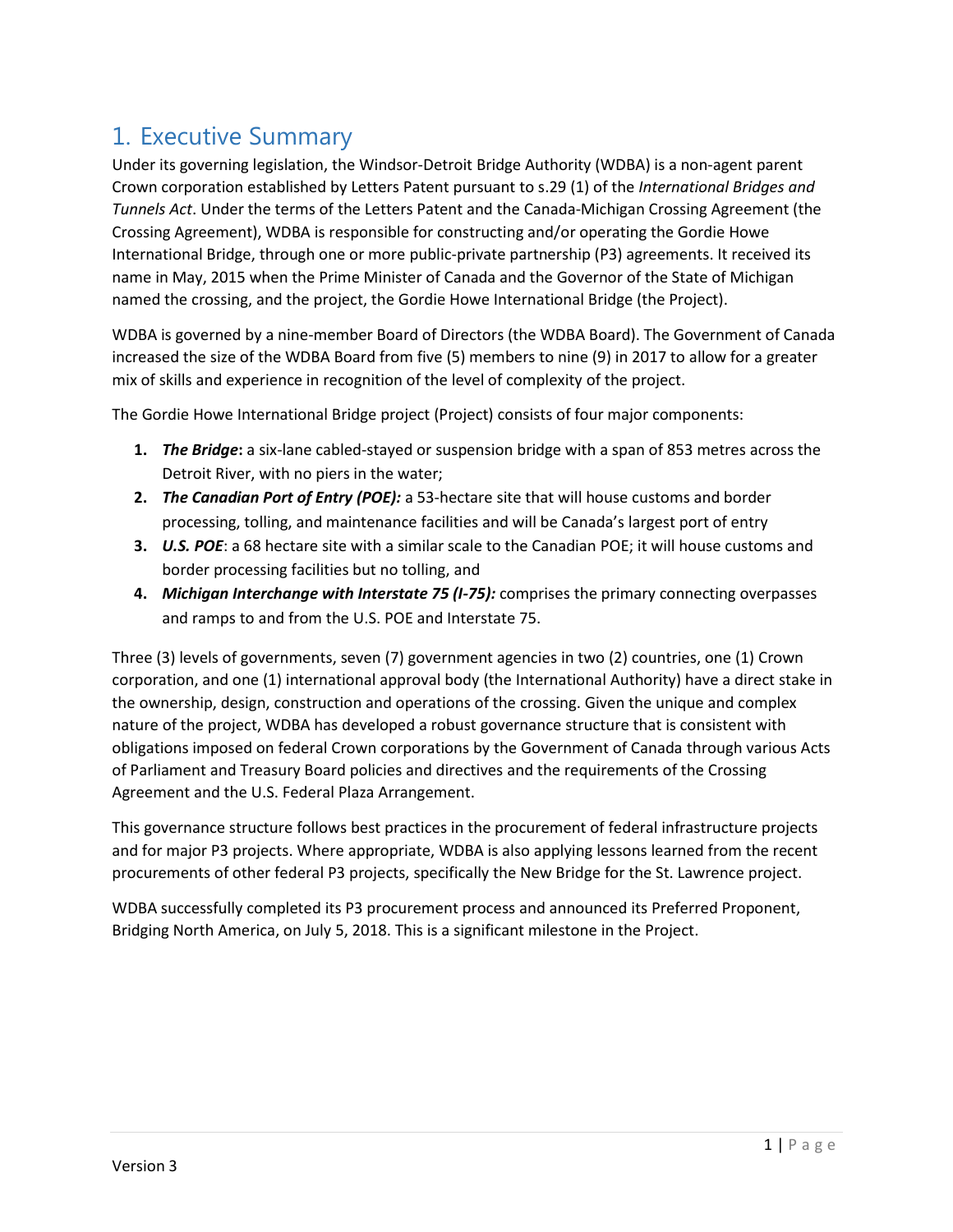## <span id="page-3-0"></span>2. Corporate Overview

### <span id="page-3-1"></span>2.1 Governing Legislation

WDBA is a non-agent parent Crown corporation established by Letters Patent pursuant to s.29 (1) of the *International Bridges and Tunnels Act*. It is a Schedule III, Part I parent Crown corporation under Part X of the *Financial Administration Act* (the FAA) and is accountable to Parliament through the Minister of Infrastructure and Communities (the Minister). As a Crown corporation, WDBA is subject to the Crown corporation governance regime established under Part X of the FAA and a range of other applicable statutes.

### <span id="page-3-2"></span>2.2 Mandate

Under the terms of its Letters Patent and the Canada-Michigan Crossing Agreement (the Crossing Agreement), WDBA is responsible for constructing and/or operating the Project, through one or more P3 agreements. Specifically, WDBA's mandate is to:

- Design, construct, finance, operate and maintain a new six (6)-lane cable-stayed or suspension bridge between Windsor, Ontario and Detroit, Michigan
- Design, construct and finance the Michigan Interchange, which will subsequently be transferred to the Michigan Department of Transportation (MDOT) to operate and maintain
- Design, construct, finance and maintain the U.S. Port of Entry, with the agreement of U.S. Federal Agencies (the General Services Administration (GSA) and Customs and Border Protection (CBP)), and
- Design, construct, finance and maintain the Canadian Port of Entry, with the agreement of the Canada Border Services Agency (CBSA) and the Canadian Food Inspection Agency (CFIA).

### <span id="page-3-3"></span>2.3 Governance Framework

### 2.3.1 WDBA's Board of Directors

The initial Letters Patent establishing WDBA provided for a Board of Directors (the WDBA Board) comprised of five (5) directors, including the Chair of the Board and the Chief Executive Officer (the CEO). The Chair, directors and CEO are appointed by the Governor-in-Council on the recommendation of the Minister.

In 2017, the Government of Canada increased the size of the WDBA Board from five (5) to nine (9) members to allow for a greater mix of skills and experience in recognition of the level of complexity of the crossing project. In October, 2017, the Governor-in-Council appointed four new members to the WDBA Board.

The WDBA Board is accountable for the stewardship and oversight of the corporation.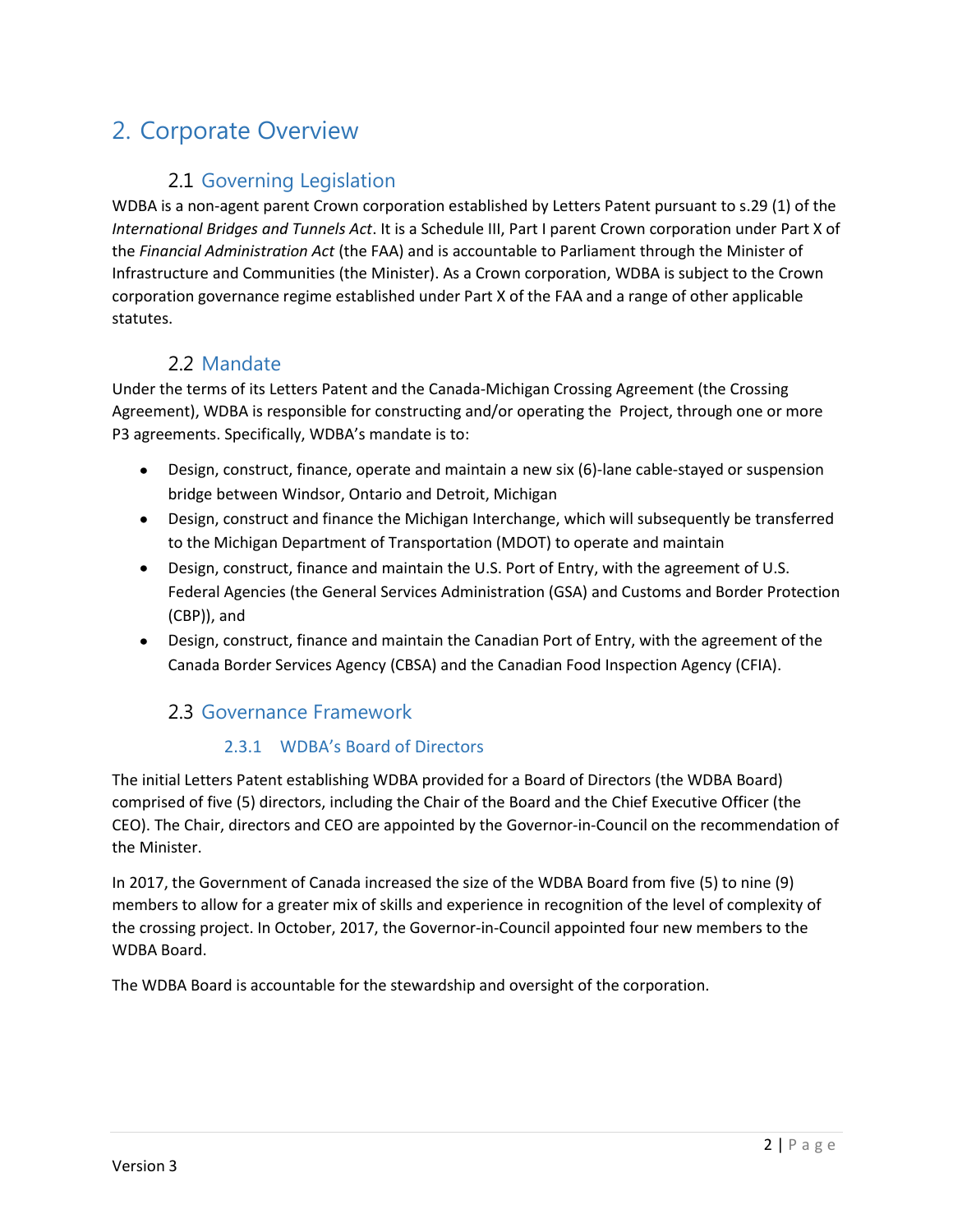#### 2.3.2 Organizational Structure

The CEO is accountable to the WDBA Board for the day-to-day management and performance of the corporation, in accordance with the Board's direction, and supports the Board in its oversight role. The Government of Canada appointed Bryce Phillips as WDBA's CEO on July 16, 2018.

#### 2.3.3 Construction Governance

WDBA has developed a P3 construction governance to ensure construction activities are coordinated and properly managed, stakeholders are appropriately engaged and decisions are made on a timely basis to ensure minimal delays to the construction and delay costs.

WDBA and its Board of Directors will continue to review and refine its construction governance structure as it progresses through construction.

## <span id="page-4-0"></span>3. Update on WDBA's 2018-19 Strategic Priorities

Two key activities are updated as part of this amended corporate plan:

- Finalization of the P3 procurement process, and
- $\bullet$ Construction of the Gordie Howe International Bridge.

#### <span id="page-4-1"></span>3.1 Finalization of the P3 Procurement Process

During the P3 procurement process, WDBA received the three (3) proponents' bid submissions on May 8, 2018.

An evaluation process was put in place to ensure fair, open and transparent evaluations. The process was overseen by an independent Fairness Monitor, P1 Consulting. Following an open, transparent and fair evaluation, the Preferred Proponent, Bridging North America, was announced on July 5, 2018.

#### 3.1.1 P3 Early Work contract

To take advantage of the summer 2018 construction season, a separate contract has been signed between Bridging North America and WDBA. On July 17, 2018, WDBA and Bridging North America, along with the State of Michigan and the Government of Canada, held a ground-breaking event to mark the start of Michigan advance construction.

#### 3.1.2 Financial Close and Contract Award

WDBA is now working actively with Bridging North America towards financial close, which is planned to occur in September 2018.

The financial close process will be led by WDBA, supported by its Legal and Financial Transaction Advisors and Capital Market Advisors.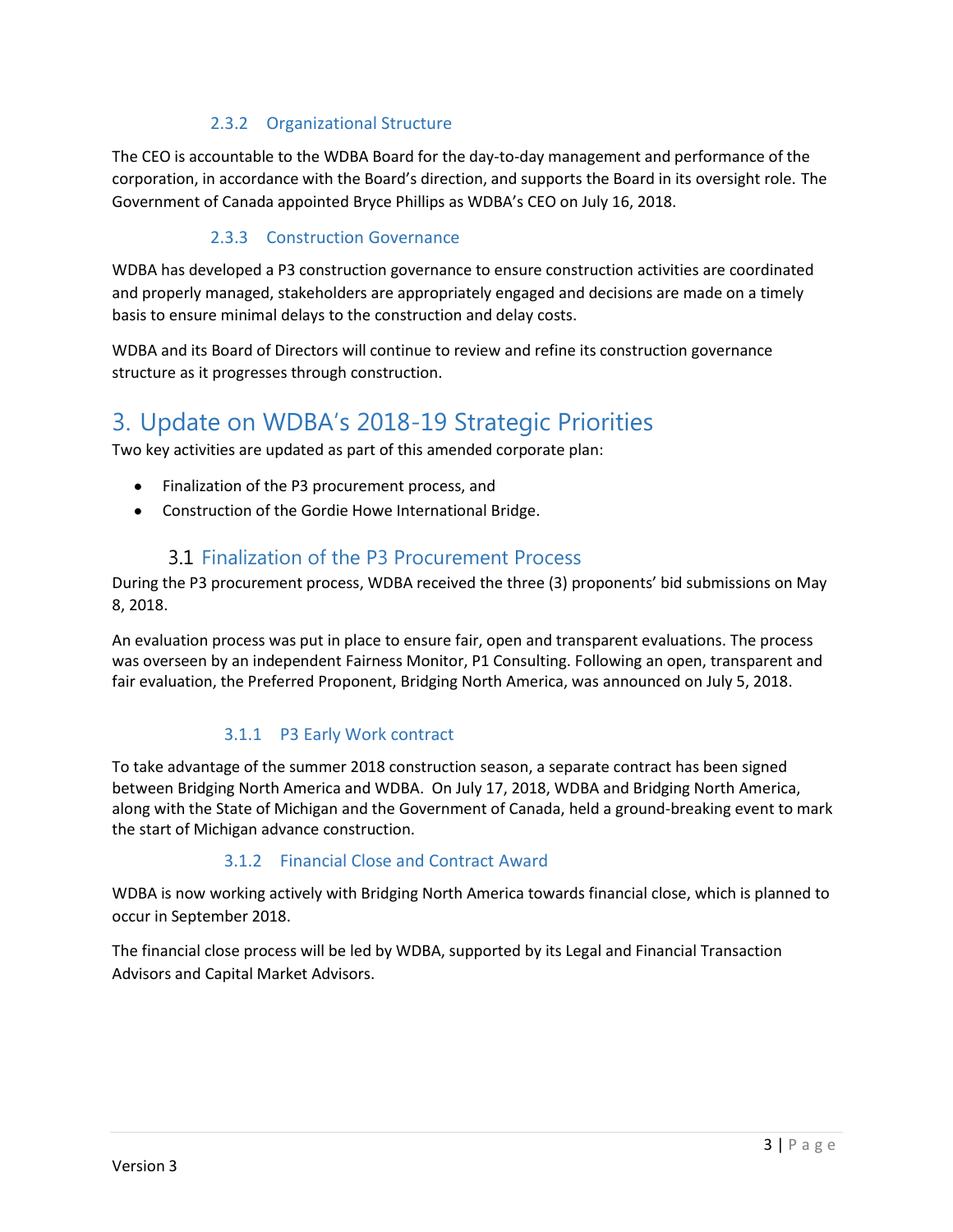## <span id="page-5-0"></span>3.2 Construction of the Gordie Howe International Bridge

#### 3.2.1 Construction Timeline

According to Bridging North America's construction timeline, major construction of the Project should begin in fall 2018.

## <span id="page-5-2"></span><span id="page-5-1"></span>4. Financial Planning and Analysis

### 4.1Selection of the Preferred Proponent, Costs and Contingencies

In July 2018 WDBA completed its RFP phase of the P3 process and selected the Preferred Proponent, Bridging North America, to design, build, finance, operate and maintain the Project.

### <span id="page-5-3"></span>4.2Projected Results 2018/2019 to 2022/2023

The following provides a revised summary of WDBA's projected financial results for the planning period 2018/2019 to 2022/2023.

#### **WDBA Salary and Operation Costs**

| <b>WDBA Operating Costs ('000s)</b> | 2018/19         | 2019/20         | 2020/21         | 2021/22          | 2022/23         |
|-------------------------------------|-----------------|-----------------|-----------------|------------------|-----------------|
|                                     | <b>Estimate</b> | <b>Estimate</b> | <b>Estimate</b> | <b>\Estimate</b> | <b>Estimate</b> |
| <b>WDBA Salary and Op Costs</b>     | \$27,593        | \$27,707        | \$27,260        | \$26,440         | \$33,284        |

Total Salary and Operating costs over the planning period have increased by \$54.2M compared to the original 2018-19 Corporate Plan, this is largely due to requirements for MDOT oversight during construction. WDBA has also developed a better understanding of the necessary capacity in order to properly oversee and administer both the Project Agreement, as well as the necessary site preparation activities. There is no increase in 2018-19.

#### **Michigan Properties**

| ('000s) <sup> </sup>       | 2018/19         | 2019/20         | 2020/21         | 2021/22         | 2022/23         |
|----------------------------|-----------------|-----------------|-----------------|-----------------|-----------------|
|                            | <b>Estimate</b> | <b>Estimate</b> | <b>Estimate</b> | <b>Estimate</b> | <b>Estimate</b> |
| <b>Michigan Properties</b> | \$50,697        | \$43,178        | \$32,395        | \$27,040        | \$4,360         |

Total costs related to Michigan Properties (Operating and Capital) remain unchanged over the planning period.

#### **Project Costs**

| (000s)               | 2018/19         | 2019/20         | 2020/21         | 2021/22         | 2022/23         |
|----------------------|-----------------|-----------------|-----------------|-----------------|-----------------|
|                      | <b>Estimate</b> | <b>Estimate</b> | <b>Estimate</b> | <b>Estimate</b> | <b>Estimate</b> |
| <b>Project Costs</b> | \$233,134       | \$80,641        | \$44,930        | \$34,484        | \$32,168        |

Total Project Costs (Operating and Capital) over the planning period have increased by \$8.8M compared to the original 2018-19 Corporate Plan, with WDBA making payments earlier during Construction. This is reflected in the total increase over the five (5) year planning period showing in 2018-19.